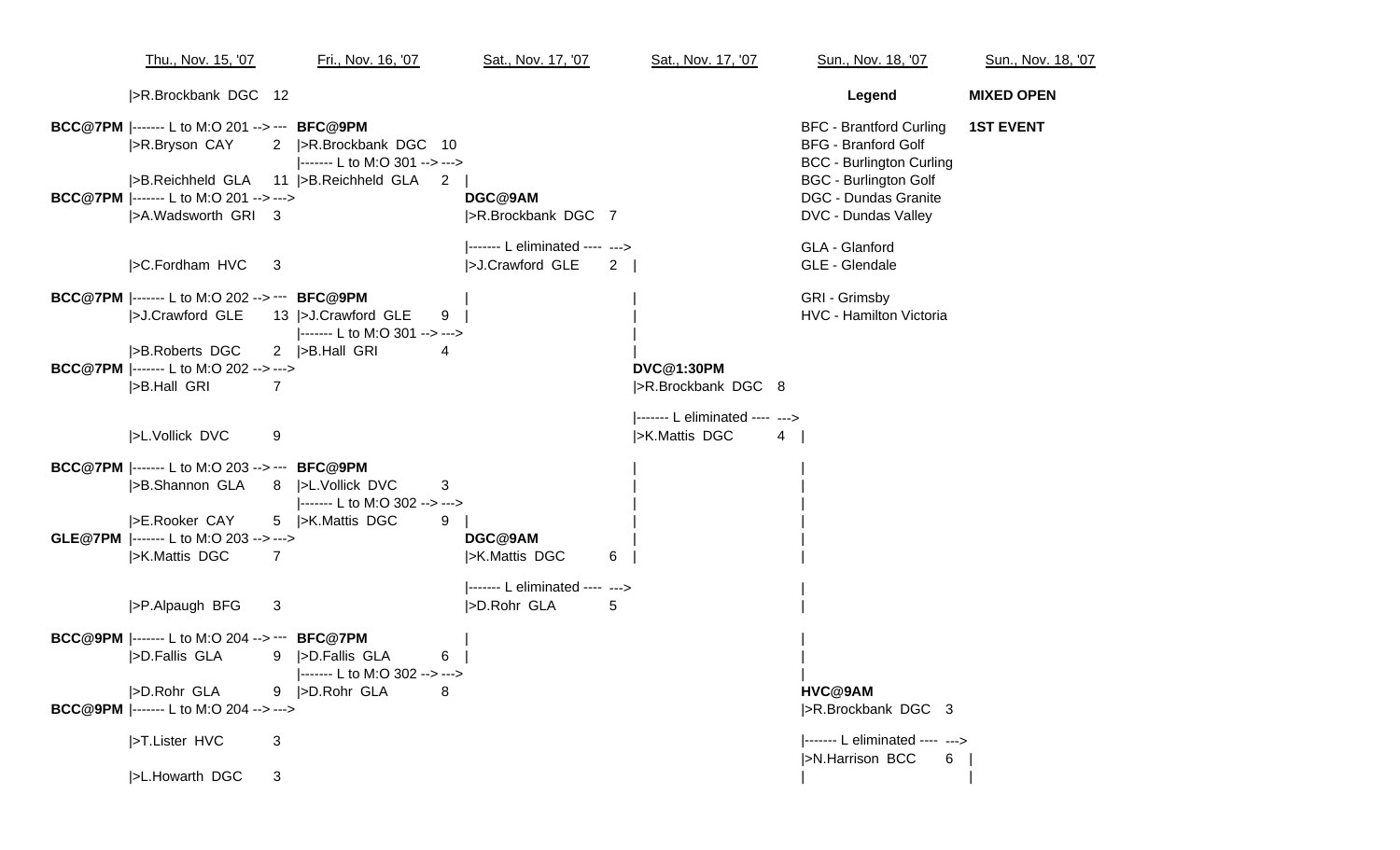**BCC@9PM** |------- L to M:O 205 --> --- **BFC@7PM** | | |>W.Ford CAY 7 |>W.Ford CAY 9 |------- L to M:O 303 --> ---> |>G.Fearman GLA 9 |>G.Fearman GLA 10 | | | **BCC@9PM** |------- L to M:O 205 --> ---> **DGC@9AM** | | |>K. Chittley-Young 8 |>G.Fearman GLA 5 |------- L eliminated ---- ---> |>D.Riddell GRI 8 |>D.Pyper GRI 8 | | | **BCC@9PM** |------- L to M:O 206 --> --- **BFC@7PM** | **DVC@1:30PM** | | |>J.Gray GLA 3 |>D.Riddell GRI 4 | |>D.Pyper GRI 5 | | |------- L to M:O 303 --> ---> | |------ L eliminated ---- ---> |>R.Mills HVC 3 |>D.Pyper GRI 8 | > |>N.Harrison BCC 6 **GLA@9PM** |------- L to M:O 206 --> ---> | | |>D.Pyper GRI 7 | | |>I.Howieson DVC 3 **GRI@7PM** |------- L to M:O 207 --> --- **BFC@9PM** | | |>M.Fletcher BCC 6 |>M.Fletcher BCC 3 | **GLE@2:30PM** |------- L to M:O 304 --> ---> | **| WINNER** |>N.Harrison BCC 6 |>N.Harrison BCC 6 | | |>N.Harrison BCC 8 **GRI@7PM** |------- L to M:O 207 --> ---> **GLE@9AM** | |----- L eliminated ----> ---> |>Gord Moore DGC 3 |>N.Harrison BCC 6 | |>N.Flanagan BCC 2 |------- L eliminated ---- ---> **|** |>R.DePodesta BCC 9 | |>R.DePodesta BCC 4 **GRI@7PM** |------- L to M:O 208 --> --- **BFC@9PM** | | |>R.LeBel GLA 4 |>R.DePodesta BCC 8 | | |------- L to M:O 304 --> ---> |>B.Maher BFC 3 |>W.Monterroza HVC 7 **GRI@7PM** |------- L to M:O 208 --> ---> | |>W.Monterroza HVC 7 | | |>R.Campbell DGC 7 | **GRI@9PM** |------- L to M:O 209 --> --- **BFC@7PM** | |>N.Flanagan BCC 8 |>N.Flanagan BCC 7 | |------- L to M:O 305 --> --->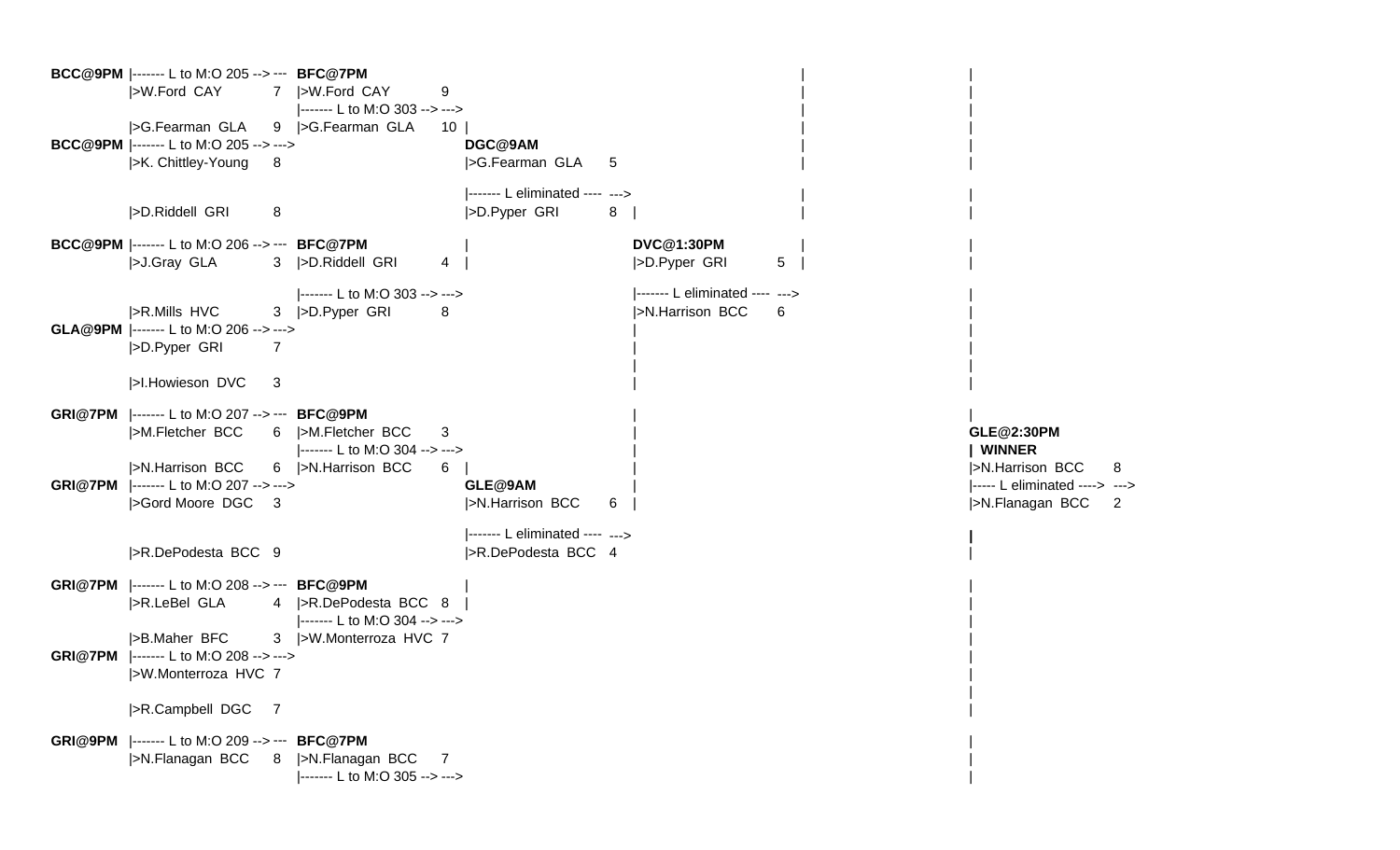|>K.Barton GLA 8 |>K.Barton GLA 6 | | **GRI@9PM** |------- L to M:O 209 --> ---> **GLE@9AM** | |>G.Rowell CAY 2 |>N.Flanagan BCC 8 |------- L eliminated ---- ---> | |>H.Lenarduzzi HVC 2 | |>S.Ouellett GLE 5 | **GRI@9PM** |------- L to M:O 210 --> --- **BFC@7PM** | | | |>S.Ouellett GLE 8 |>S.Ouellett GLE 9 | | | |------- L to M:O 305 --> ---> **DGC@1:30PM** | |>H.Widdup DGC 9 |>H.Widdup DGC 4 | |>N.Flanagan BCC 9 **GRI@9PM** |------- L to M:O 210 --> ---> |------- L eliminated ---- ---> | |>B.Power BCC 8 |>M.Hagen DVC 2 | | | | | | | | | | | |>M.Blonski DVC 5 **GLA@7PM** |------- L to M:O 211 --> --- **BCC@9PM** | | | | > J.Scott HVC 10 | > J.Scott HVC 3 |------- L to M:O 306 --> --- ------------------------------ ---> | | |>M.Hagen DVC 9 |>M.Hagen DVC 7 **GLA@7PM** |------- L to M:O 211 --> ---> | | |>T.McLeod DGC 3 | | **HVC@9AM** | |>B.Hong HVC 6 | | **GLA@7PM** |------- L to M:O 212 --> --- **DGC@7PM** |>N.Flanagan BCC 7 | |>P.Bashford DGC 9 |>P.Bashford DGC 3 |------- L eliminated ---- ---> |------- L to M:O 307 --> --- ------------------------------ ---> |>Dave Evans BFC 4 |>Dave Evans BFC 10 |>Dave Evans BFC 8 **GLE@7PM** |------- L to M:O 212 --> ---> **GRI@1:30PM** | |>John Turner GLA 7 |>Dave Evans BFC 6 | |------- L eliminated ---- ---> |>C.Malis DGC 11 | 120 | 120 | 120 | 120 | 120 | 120 | 120 | 130 | 130 | 130 | 130 | 130 | 130 | 130 | 130 | 130 | 130 | 130 | 130 | 130 | 130 | 130 | 130 | 130 | 130 | 130 | 130 | 130 | 130 | 130 | 130 | 130 | 130 | 130 | **GLA@9PM** |------- L to M:O 213 --> --- **BCC@7PM** | |>R.Bacher CAY 1 |>C.Malis DGC 6 |------- L to M:O 307 --> --- ------------------------------ --->